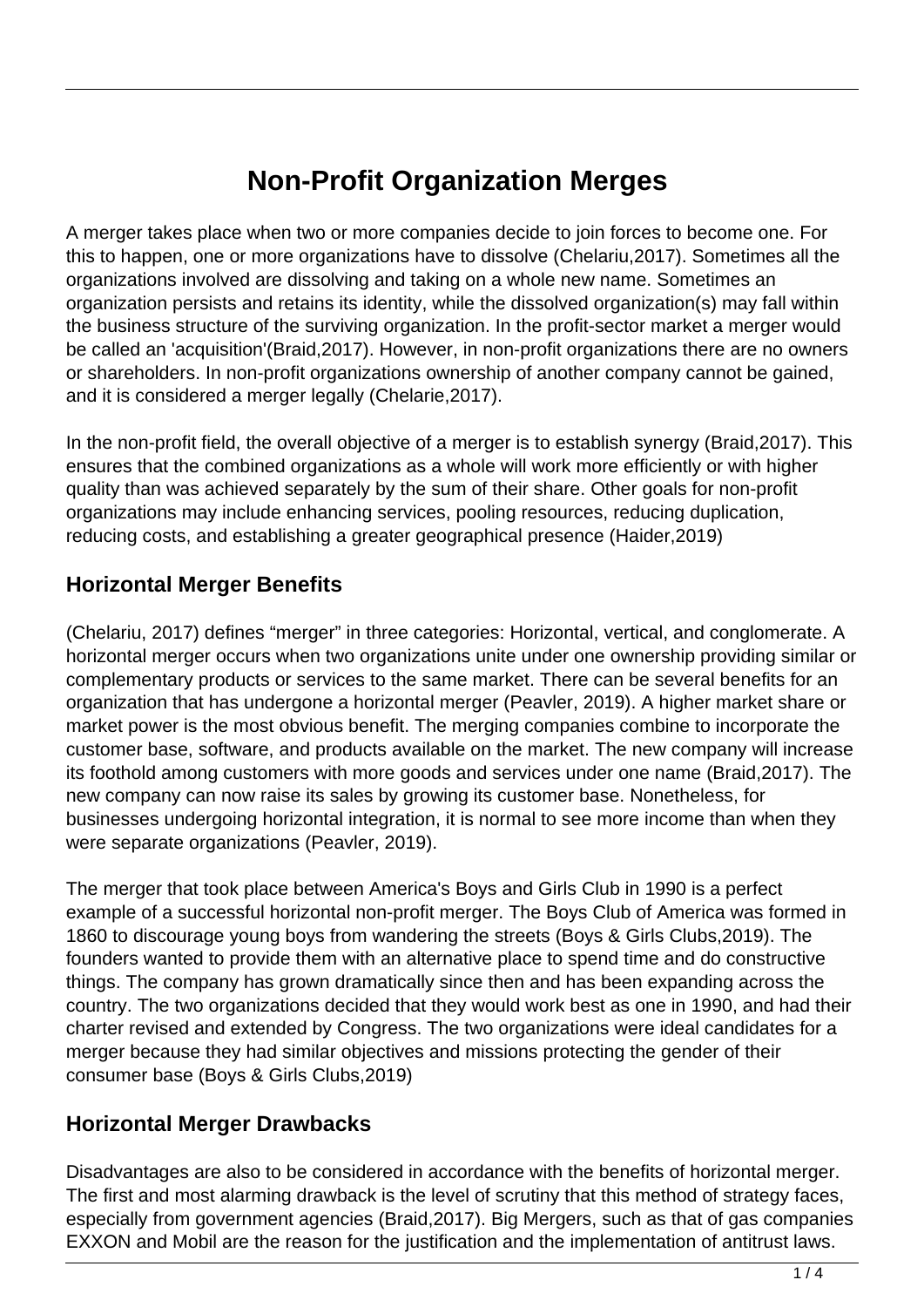Such laws prevent large corporations from acquisitions and mergers that would hinder the competitive market and establish a monopoly (Peavler, 2019).

### **Vertical Merger Benefits**

A vertical merger is where a supplier or distributor is acquired by an organization. When two companies are involved in a vertical merge, they do not produce the same product and do not compete directly on the market as contrasted from horizontal mergers (Jacobson,2019). There can be many benefits to organizations who decide on a vertical merger. After an organization merges with one of its suppliers it no longer has to pay the manufacturer for a product, as they are now basically one group that allows the organization to save money. An organization can benefit by avoiding manufactures with great market power because big manufacturers can dictate their terms especially if they are considered a monopoly (Jacobson,2019). If Organizations are willing to bypass these distributors It can allow for a reduce in internal costs and produce the necessary services faster. Another benefit for customers is the most apparent one, and that is low prices. A vertically merged company can reduce costs and can pass the savings at lower prices to the consumers (Jacobson,2019).

## **Vertical Merger Drawbacks**

While vertical mergers can bring many benefits, it also can entail many risks. Vertical integration can be costly, and the expansion of the supply chain does not always lead to higher profit (Jacobson,2019). Setting up and maintaining manufacturing or distribution centers may require a large investment, and the organization may find it difficult to compete with other businesses that outsource cheap labor to countries. Vertical Mergers are also tough to reverse if the organization fails. As new technologies develop rapidly and become available, vertical integration may potentially hurt an organization. To remain competitive, the organization is then forced to reinvest to new technologies, which is expensive and may require employee retraining (Jacobson,2019). In the end, you may end up losing money on your investment, and too often an acquisition mistake cannot be made profitable by working harder.

# **Conglomerate Merger Benefits**

Conglomerate mergers occur when firms do not compete and do not have a buyer-seller partnership, but for strategic reasons choose to collaborate. A conglomerate merger allows the organization to diversify its market. This helps to mitigate the risks of a vulnerable organization (Leary, 2009). When one industry declines, the organization will resolve the unfavorable situation by doing well in the other diversified industry. A merged organization performs better than every single organization. This provides synergies by growing the merged organizations' sales and revenue. A conglomerate merger can cross-sell its goods or services to the other company's customers with this form of partnership, which helps build a larger customer base. This, in effect, helps to increase sales and profits (Leary, 2009).

#### **Conglomerate Merger Drawbacks**

In a conglomerate merger, the merging organizations have no previous experience of each other's functionalities. This can lead to severe organizational mismanagement. Another downside of a conglomerate merger is that the organization shifts its emphasis from its primary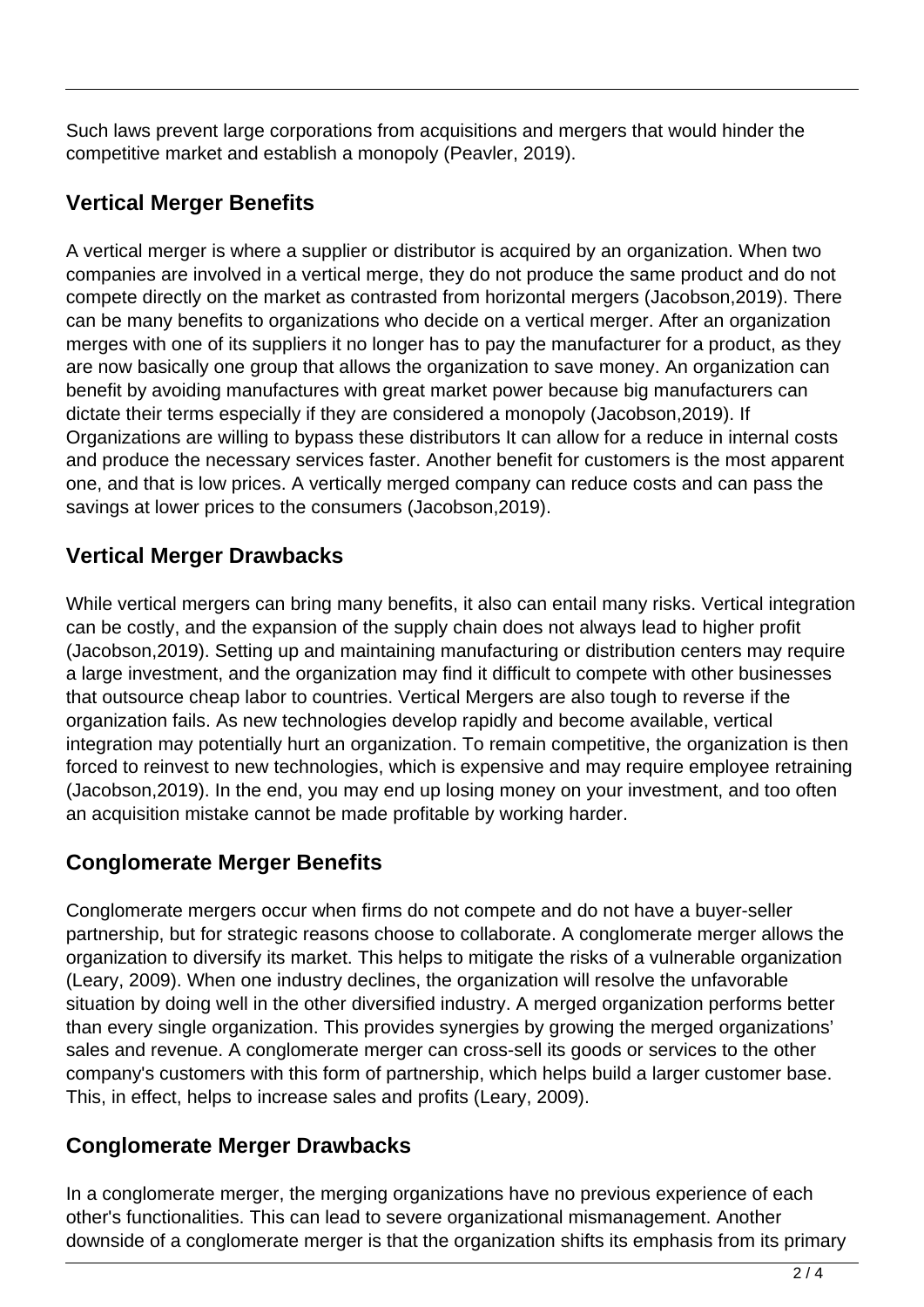business to another sector, which in turn results in a company that performs poorly in both areas. It is also difficult for organizations working in different industries to effectively merge the cultural values of the firms (Leary, 2009). Although a conglomerate merger is likely to result in higher profit margins, a large amount of money and professional expertise may be required to keep things running smoothly (Leary,2009).

## **Mergers Today**

In the non-profit field, mergers are becoming an extremely popular topic right now. Organizations across the country are either negotiating a merger deal or rumored to be in talks. Currently, the United States has nearly 1.4 million non-profit organizations (Haider, 2019). It is hard to believe that there is a different and unique purpose for each organization. That's why it makes good sense for many of these organizations to merge to help more people and prevent competition among themselves. Nevertheless, this does not necessarily mean that the merger is being pursued by many organizations. Since a merger can be such a drastic transition, managers and directors of nonprofit organizations may converse the idea of a merge, just to discover that the move is not the best idea for their organization at the moment. Nonetheless, it is important to highlight that they are widely considered across the board (Haider, 2019)

## **Conclusion**

In conclusion, I find the opportunity for non-profit sector mergers to be very promising and exciting. Recently, it seems that non-profits are learning from for-profit business success. It is possible organizations can achieve more objectives by implementing existing business plans and strategies for a non-profit organization. In the future, I agree that drawing the line ethically between which traditional American business practices they can and should not emulate will be a challenge for non-profit organizations. I feel that if non-profits in all aspects of business followed the for-profit sector, they might lose sight of what is important for their goals. Following successful business models for profit is a great opportunity but knowing where to draw the line is crucial for non-profits.

#### **References**

- 1. Boys & Girls Clubs. (2019). Retrieved 6 December 2019, from https://socialwelfare.library.vcu.edu/youth/boys-girls-clubs/
- 2. Braid, R. M. (2017). Efficiency-enhancing horizontal mergers in spatial competition. Papers in Regional Science, 96(4), 881–894. https://doi.org/10.1111/pirs.12228
- 3. Chelariu, G. (2017). EBSCOhost | 124837796 | A Qualitative Research of Mergers in Non-profit Sector. Retrieved 6 December 2019.
- 4. Haider, D. (2019). Nonprofit Mergers that Work (SSIR). Retrieved 6 December 2019, from https://ssir.org/articles/entry/nonprofit\_mergers\_that\_work#
- 5. Jacobson, Jonathan M. 2019. "Vertical Mergers: Is It Time to Move the Ball?" Antitrust Magazine 33 (3): 6–11. http://search.ebscohost.com/login.aspx?direct=true&db=a9h&A N=137876812&site=ehost-live.
- 6. Leary, T. (2009). Antitrust Scrutiny of a Pure Conglomerate Merger: The Ovation Case: EBSCOhost. Retrieved 6 December 2019.
- 7. Peavler, R. (2019). Horizontal and Vertical Mergers Explained. Retrieved 6 December